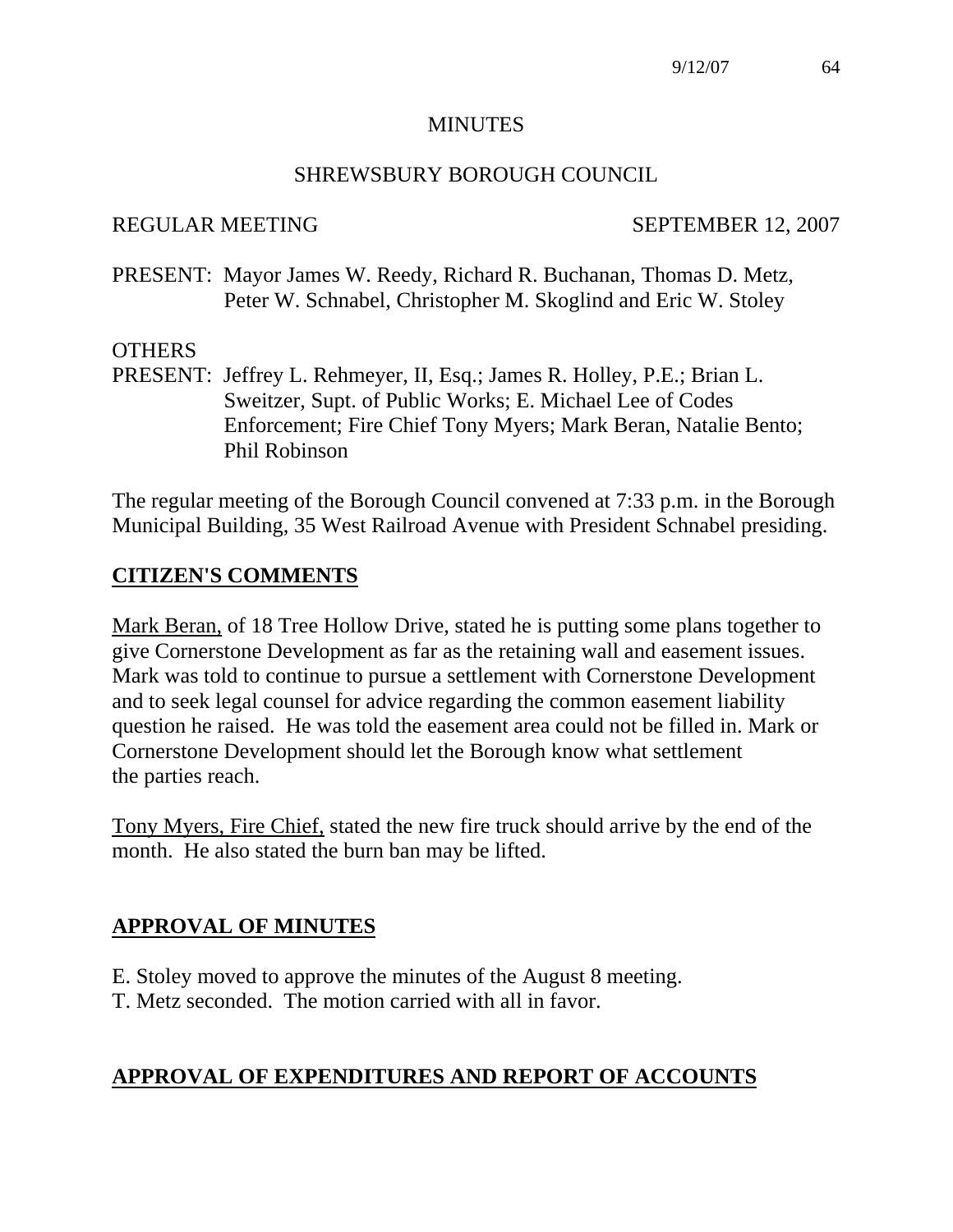The July reports will be approved next month.

# **BILL LIST**

The bill list was presented for August: General account: check numbers 8519 thru 8556; Water account: check numbers 3837 thru 3852; Sewer account: check numbers 3773 thru 3790; Highway aid account: none Water account from July: check numbers 3809 thru 3836.

C. Skoglind moved to approve the bill list for August and the Water list for July. R. Buchanan seconded. The motion carried with all in favor.

# **SUBDIVISION AND LAND DEVELOPMENT BUSINESS**

# **Southern Regional Police** – Richard R. Buchanan

Fire Lanes at Shopping Centers

At the continuing requests of both Fire Chief Myers and Police Chief Childs, Council will require the owners of the Market Square Shopping Center and the Shrewsbury Square Shopping Center to install Fire Lanes which can be enforced by the police department.

# Old Speed Trailer

A thank you letter was received from Chief Bean for the donation of the speed trailer to the Southern Western Police Department.

# Water Theft from Hydrant

A truck has been drawing water from a hydrant on Culpepper Road, which we understand happened several times. Chief Childs has a report and the resident who reported the theft was sent a thank you letter. A letter will be sent to the trucking company that unless the amount of six loads of water is paid, the driver will face police charges and civil litigation for theft of services. This will be addressed in the spring newsletter.

# July Police Report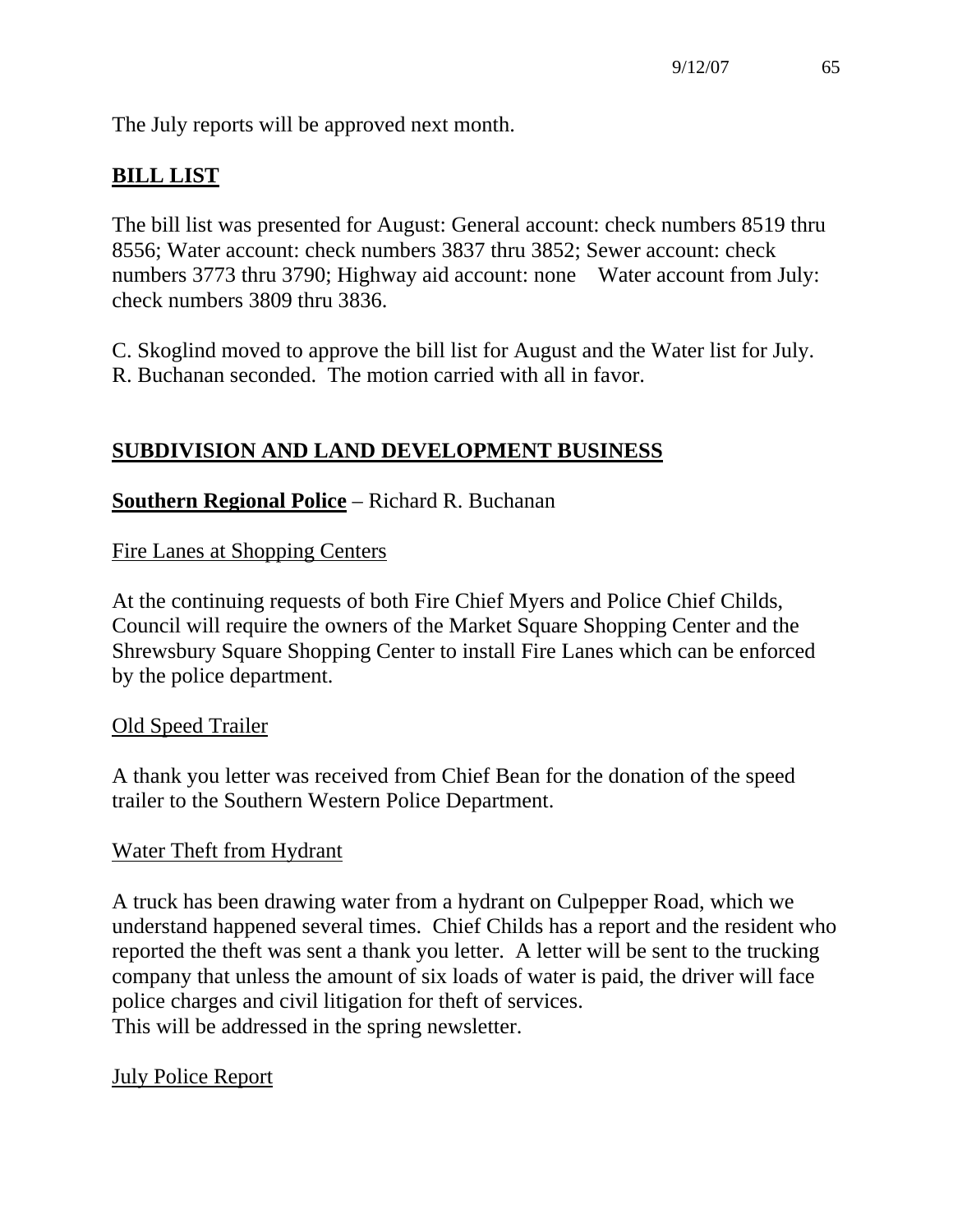Buck highlighted the report for July.

# 2008 Budget

The draft budget shows an almost 8% increase for Shrewsbury Borough, which is about a \$35,000 increase over last year.

# Curfew Ordinance

Chief Childs stated to Buck awhile back he'd like to see our curfew ordinance changed. At article will be included in the next newsletter and it was suggested that Chief Childs should address the parent-teachers organization.

# **REPORTS**

# **Codes Enforcement** – E. Michael Lee

# Small Expansion at the Lutheran Home

Mike said there is a donor who wishes to pay for a small expansion of the therapy room at the end of a wing at the Lutheran Home and time is a factor. The addition is less than 1,000 square feet and will replace some blacktop so water runoff will not be increased. It's not close to a property line. Mike spoke with Eng. Holley and they both feel a waiver can be granted from requiring a land development plan.

E. Stoley moved to grant a waiver from the requirement of a land development plan in this instance with a condition that a plan be submitted and reviewed by Mike Lee and Eng. Holley with an as-built plan being provided for the file when the project is completed. Applicable ordinances need to be followed. T. Metz seconded. The motion carried with all in favor.

# **Water & Sewer** – Richard R. Buchanan

# Water Service Project

Fifteen water services are finished and there are seven property owners who have not signed the agreement.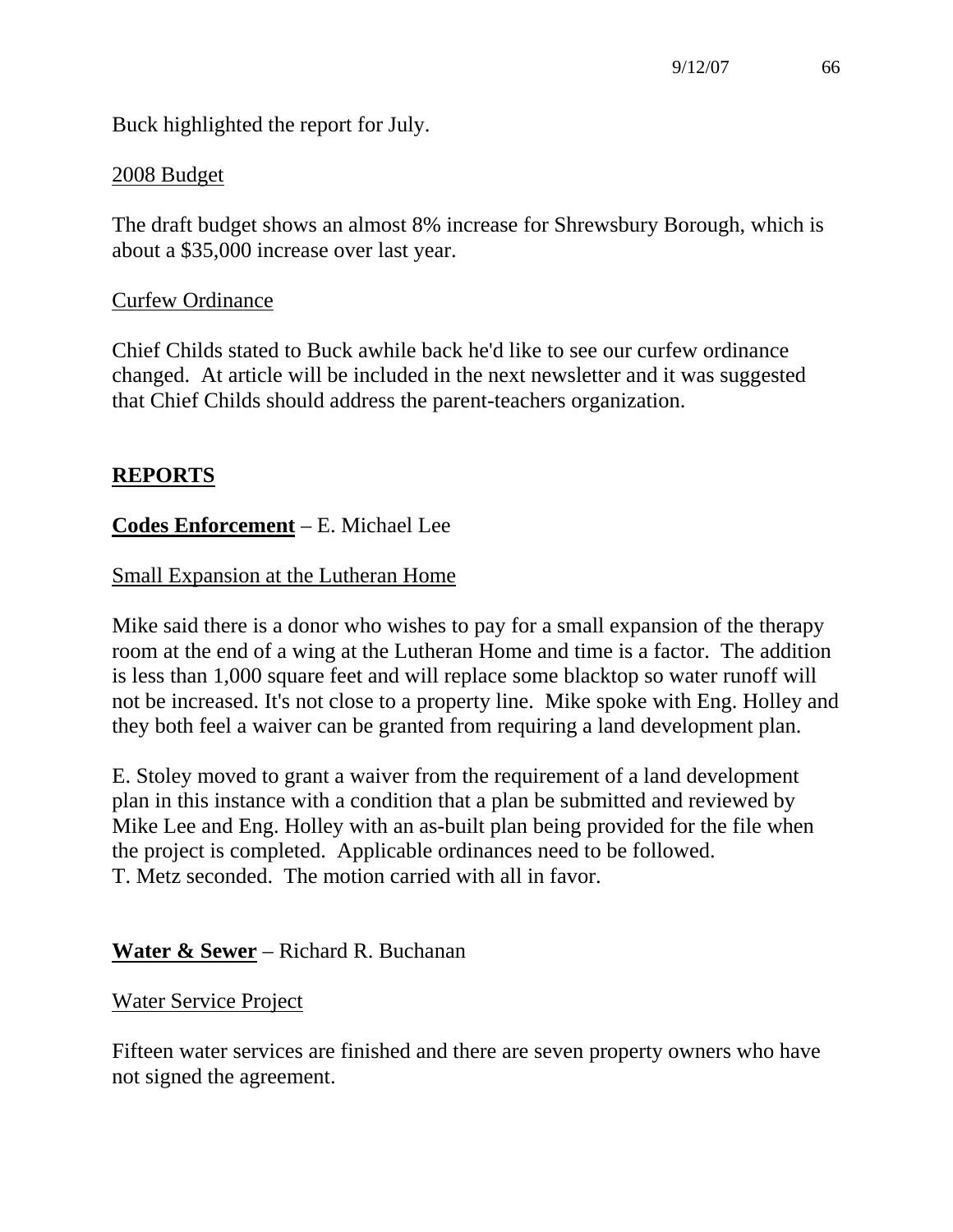# West Clearview Drive Water Main Extension

The water main needs to be extended about 70 feet in order for the last home on West Clearview Drive to be connected to the water system.

E. Stoley moved to approve the extension of the water main at a cost not to exceed \$1,000.00.

R. Buchanan seconded. The motion carried with all in favor.

# Wellhead Protection Meeting

A wellhead protection meeting will be held on Thursday, October 11, in the evening. Resident Jason Treband is interested in becoming a member.

# Market Square Grease Problem

Brian Sweitzer sent a letter to the owner of the shopping center that New China Restaurant needs to contract with a commercial grease hauler for maintenance.

# Failed Copper Testing

Out of 20 samples, four property owners have copper limits that exceed the limit. DEP will now require 40 samples both this year and next year at a cost of \$2,000.00 each year. Caustic soda and a corrosion inhibitor are already being added.

# Fluoride in Water

Sen. Waugh is supporting adding fluoride to public water systems. A reminder letter will be sent that the Borough is against adding fluoride.

# Increasing Returned Check Fee

C. Skoglind moved to increase the returned check fee to \$40.00 for all returned checks, each occurrence.

E. Stoley seconded. The motion carried with all in favor.

# **Public Roads & Lighting** – Christopher M. Skoglind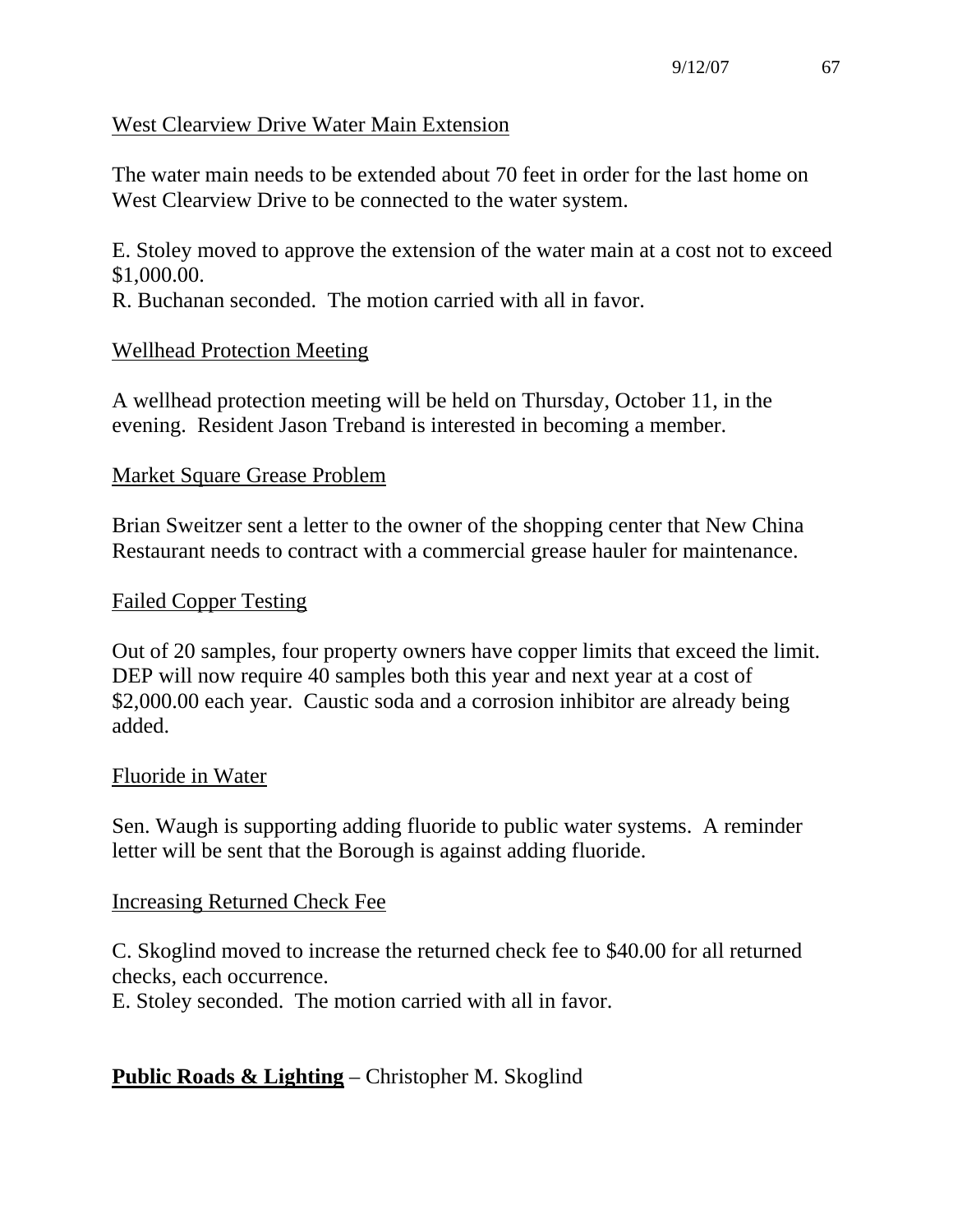# 311 West Forrest Avenue Sight Triangle

Don Bubb, Traffic Engineer for York County, has not responded to the Secretary's e-mail and letter asking for a meeting to determine where the stop bar should be placed on Kratz Road.

The Secretary was directed to contact Felicia Dell, Mr. Bubb's supervisor, regarding the lack of a response.

### Street Trees

The Bradford Pear trees planted several years ago are growing over the sidewalks and roadway. These trees are the property owner's responsibility. Ordinance #1994-1 will be sent to the properties where the trees are overgrown.

#### West Maple Avenue Repair

The alley is in need of repair especially near 3 West Maple Avenue

# **Public Lands, Buildings and Finance** – Christopher M. Skoglind

#### 2008 Pension Minimum Municipal Obligation

The amount of \$30,769 will be budgeted for the 2008 Pension MMO.

#### New Truck Price

A new truck under the State contract would be \$24,377. This will be deferred until next month.

# **ENGINEER'S REPORT**

#### Thirtieth Anniversary Reception

Eng. Holley reminded everyone of the reception to be held on September 21 to celebrate the  $30<sup>th</sup>$  anniversary of James R. Holley & Assoc.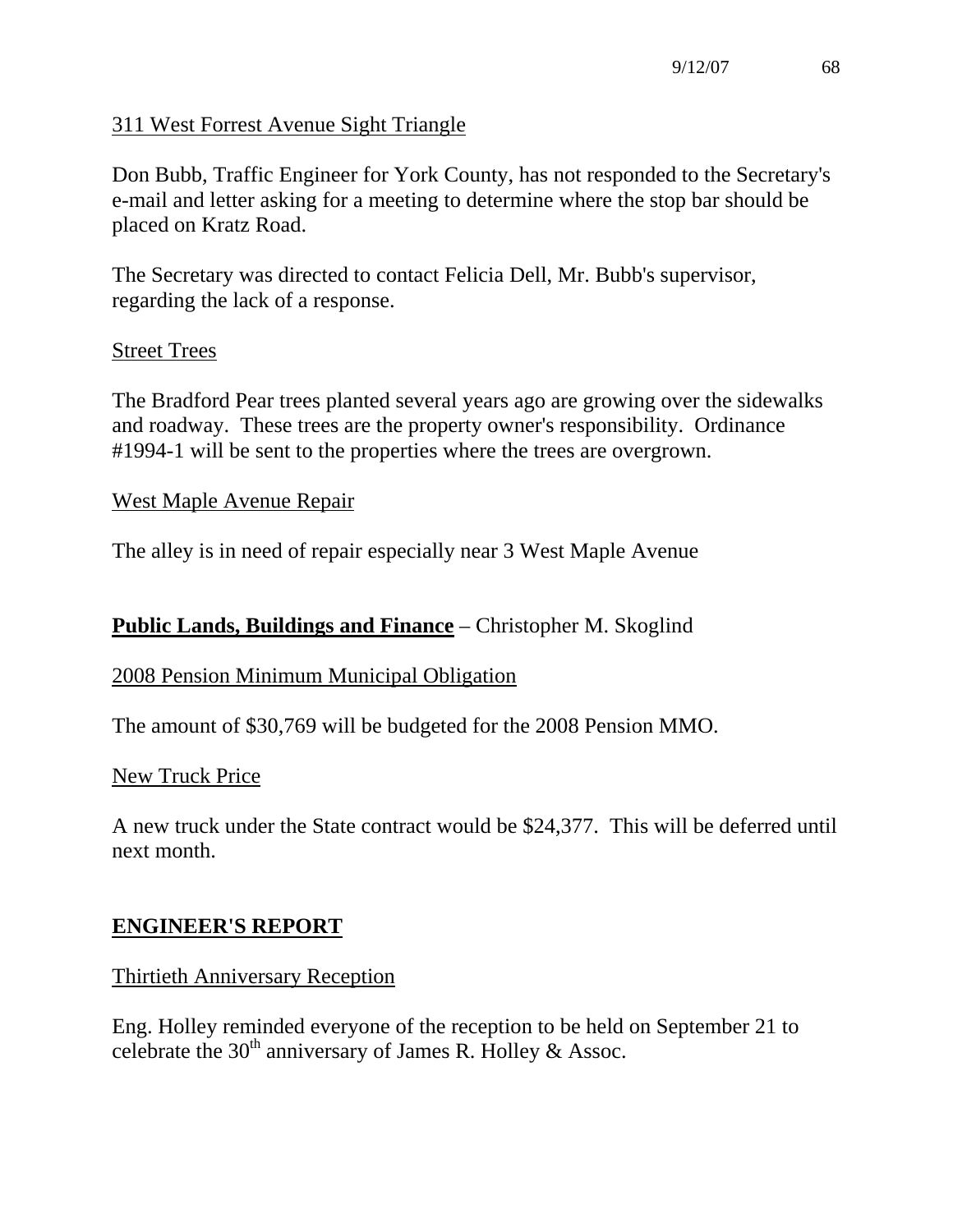# **SOLICITOR'S REPORT**

# Grease Trap Ordinance

Sol. Rehmeyer will combine the ordinances into one for enforcement of grease traps. Council feels that after the second offense in a two year period, a commercial hauler needs to be contracted and after the third and subsequent offenses in a four year period, water and/or sewer will be shut off for up to two weeks.

# Marvel Zoning Hearing 214 South Main Street

An addition in 2004 was over the property line by a small amount and the two property owners have now reached an agreement. Council will let the Zoning Hearing Board handle the hearing and will not intervene.

# **Executive Session**

An executive session was called at 9:08 p.m. to discuss potential litigation. The meeting was reconvened at 9:21 p.m.

R. Buchanan moved to continue with the well exploration and to authorize Sol. Rehmeyer to expend \$5,000.00.

E. Stoley seconded. The motion carried with all in favor.

# **Public Safety, Welfare and Personnel** – Eric W. Stoley

# Lift the Burn Ban

E. Stoley moved to lift the burn ban. T. Metz seconded. The motion carried with all in favor.

#### Plumbing Code Certification

Brian Sweitzer passed the Commercial Plumbing Code certification and can perform plumbing inspections on residential and commercial structures.

# Employee Handbook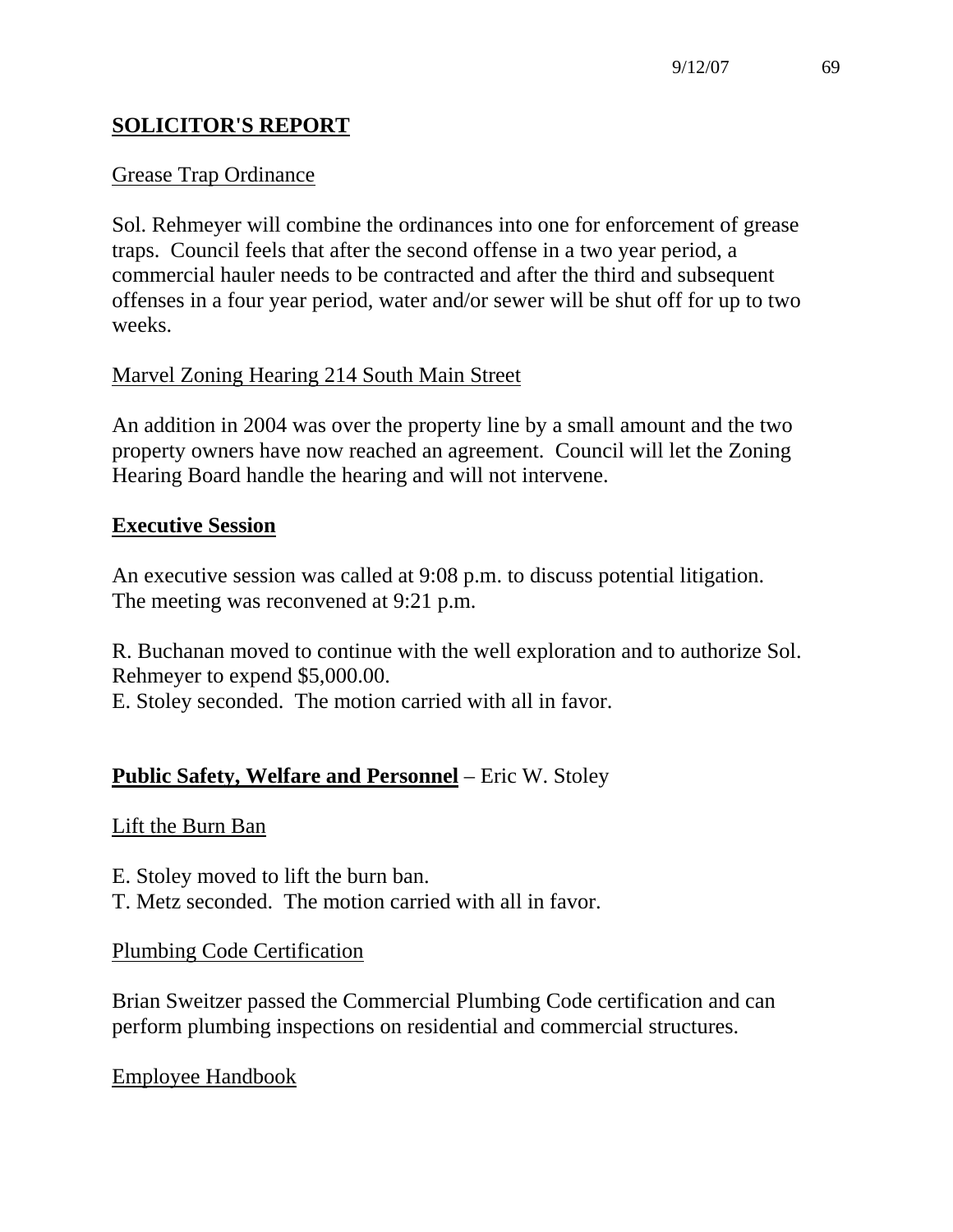Brian and Cindy met with the Personnel Committee and went over the proposed changes to the handbook. This will be before Council next month.

# Second Week of Vacation

Because Ron Rohrbaugh was summer help for numerous years, the Committee felt it could elevate Ron to two weeks of vacation for next year.

E. Stoley moved to give Ronald Rohrbaugh two weeks of paid vacation time for 2008.

T. Metz seconded. The motion carried with all in favor.

# **Secretary's Report** – Cindy L. Bosley

### Neighborhood Watch

A resident asked that something be put in the next newsletter regarding a formation of a neighborhood watch on his street. Permission was granted.

# York County Boroughs Association Meeting

The next meeting is September 27 in Wrightsville. P. Schnabel and R. Buchanan will attend.

# **York Adams Tax Bureau** – Thomas D. Metz

The tax payer list was reviewed and 34 addresses can be added to the Borough's records.

# **Subdivision, Land Development and Zoning** – Eric W. Stoley

# Phil Robinson – Thoman Property Behind Heathcote Glen

Phil is developing this property in Shrewsbury Township which will have access through Ascot Drive. The sketch plan was reviewed for this property and the Russ Edie property. Some adjustments were suggested. Phil stated he will have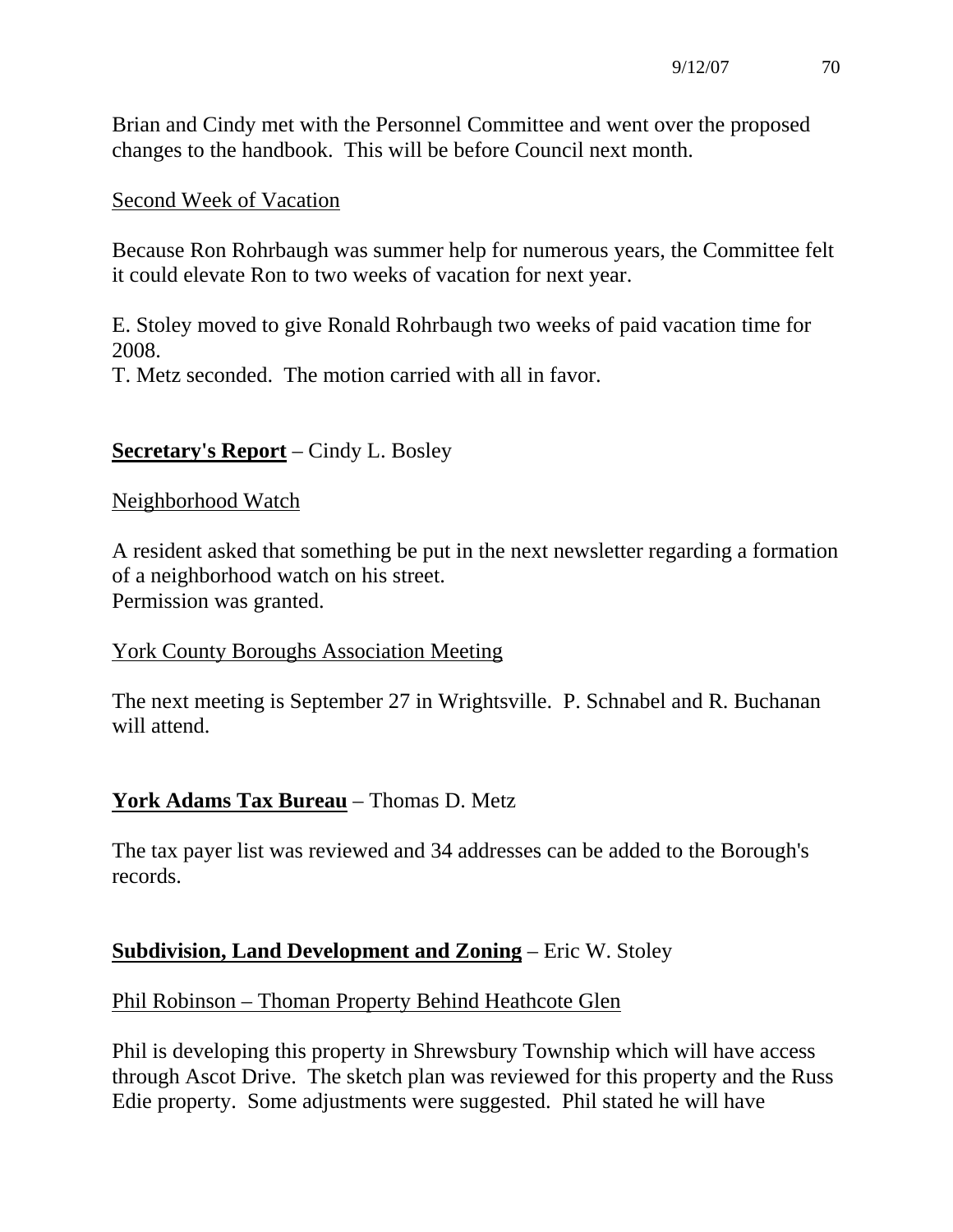Township EDUs for the Thoman lots. His request to serve those lots with water from the Borough was denied. Ascot Drive will be extended and will be maintained by the Borough using Highway Aid funds from the Township.

# Amendment to Buffer Zone in Zoning Ordinance

Comments from both the Borough's Planning Commission and the York County Planning Commission were received. Sections 306.3 and 306.4b will be amended to make it more clear what is "suitable" and "acceptable" to the Borough. The amendment will be sent back to the York County Planning Commission and Council hopes to adopt the amendment at the November meeting.

# Amendment to Signs in the Zoning Ordinance

Comments from both the Borough's Planning Commission and the York County Planning Commission were received. A definition of "nits" will be added. There will be no distance restriction for the placement of animated signs at an uncontrolled intersection. Sol. Rehmeyer will amend the ordinance and submit it back to the York County Planning Commission with adoption at the October Council meeting.

# **Planning Commission**

# **UNFINISHED BUSINESS**

# Northbrook Lane Detention Pond

There was discussion whether Kinsley, the owner of the pond, should be notified to install drain tile to divert the spring water to keep the pond dry. The consensus of Council was to leave the pond alone and if Kinsley wants to, on it's own accord, divert the water, the Borough will have no objection. It was discussed the pond could be dammed up again and also if water stays in the pond, mosquitoes could breed.

# **NEW BUSINESS**

# **OTHER BUSINESS**